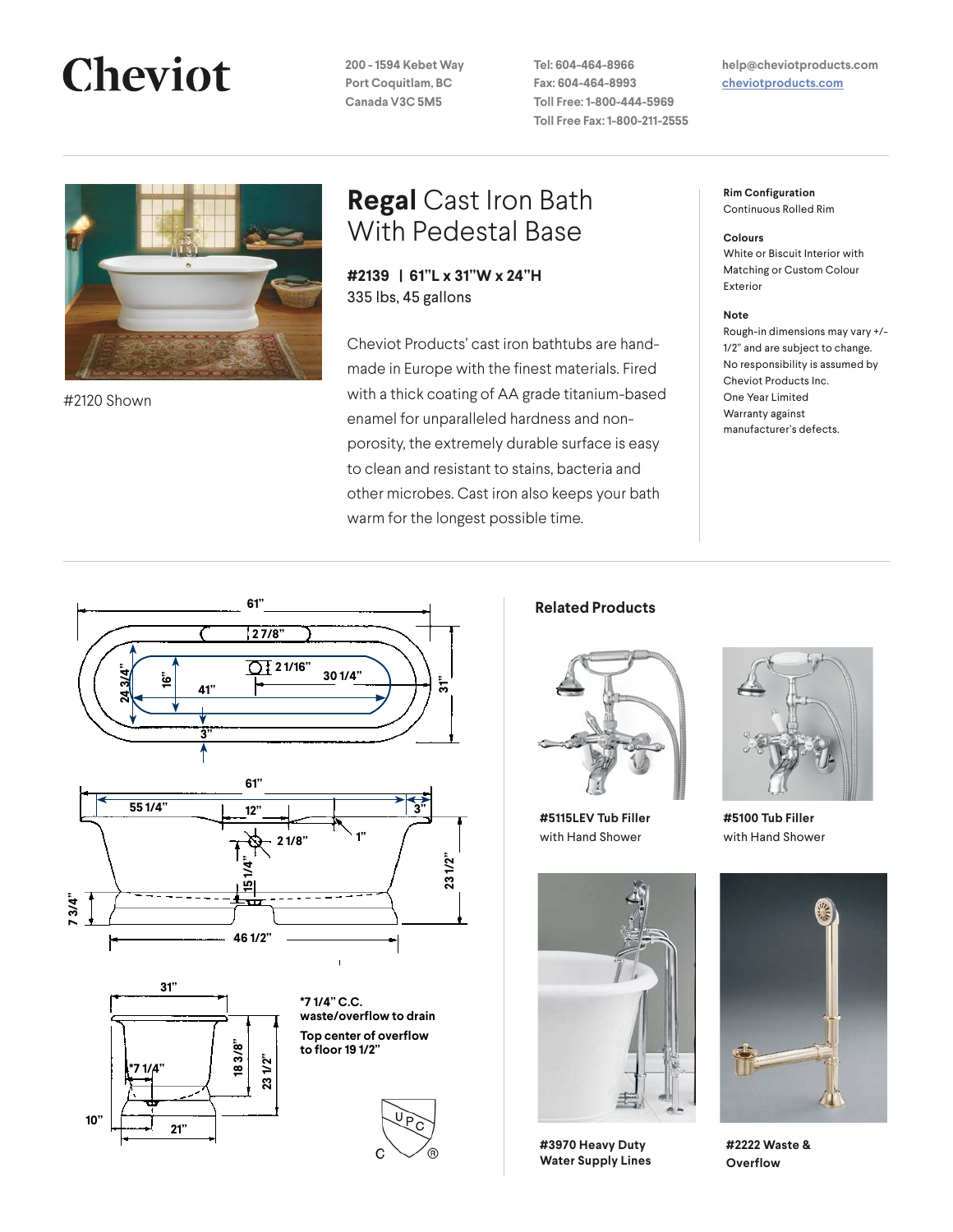**200 - 1594 Kebet Way Port Coquitlam, BC Canada V3C 5M5**

**Tel: 604-464-8966 Fax: 604-464-8993 Toll Free: 1-800-444-5969 Toll Free Fax: 1-800-211-2555**

### **help@cheviotproducts.com [cheviotproducts.com](http://cheviotproducts.com/)**



**Fired with a thick coating of AA grade titanium-Fired with a thick coating of AA grade titanium-**#2120 Shown

## **Regal** Cast Iron Bath With Pedestal Base

**#2121 | 68"L x 31"W x 24"H**  370 lbs, 45 gallons

Cheviot Products' cast iron bathtubs are handmade in Europe with the finest materials. Fired with a thick coating of AA grade titanium-based enamel for unparalleled hardness and nonporosity, the extremely durable surface is easy to clean and resistant to stains, bacteria and other microbes. Cast iron also keeps your bath warm for the longest possible time.

**Rim Configuration** Continuous Rolled Rim

#### **Colours**

White or Biscuit Interior with Matching or Custom Colour Exterior

### **Note**

Rough-in dimensions may vary +/- 1/2" and are subject to change. No responsibility is assumed by Cheviot Products Inc. One Year Limited Warranty against manufacturer's defects.









### **68" x 31" Wide x 24" Tall 68" x 31" Wide x 24" Tall 370 lbs, 50 gallons, 190 litres 370 lbs, 50 gallons, 190 litres Related Products**



**#5115LEV Tub Filler**  with Hand Shower



**3970 Heavy Duty Water Supply Lines #3970 Heavy Duty** 



**#5100 Tub Filler**  with Hand Shower



**2222 Waste & 2222 Waste & Overflow#2222 Waste &**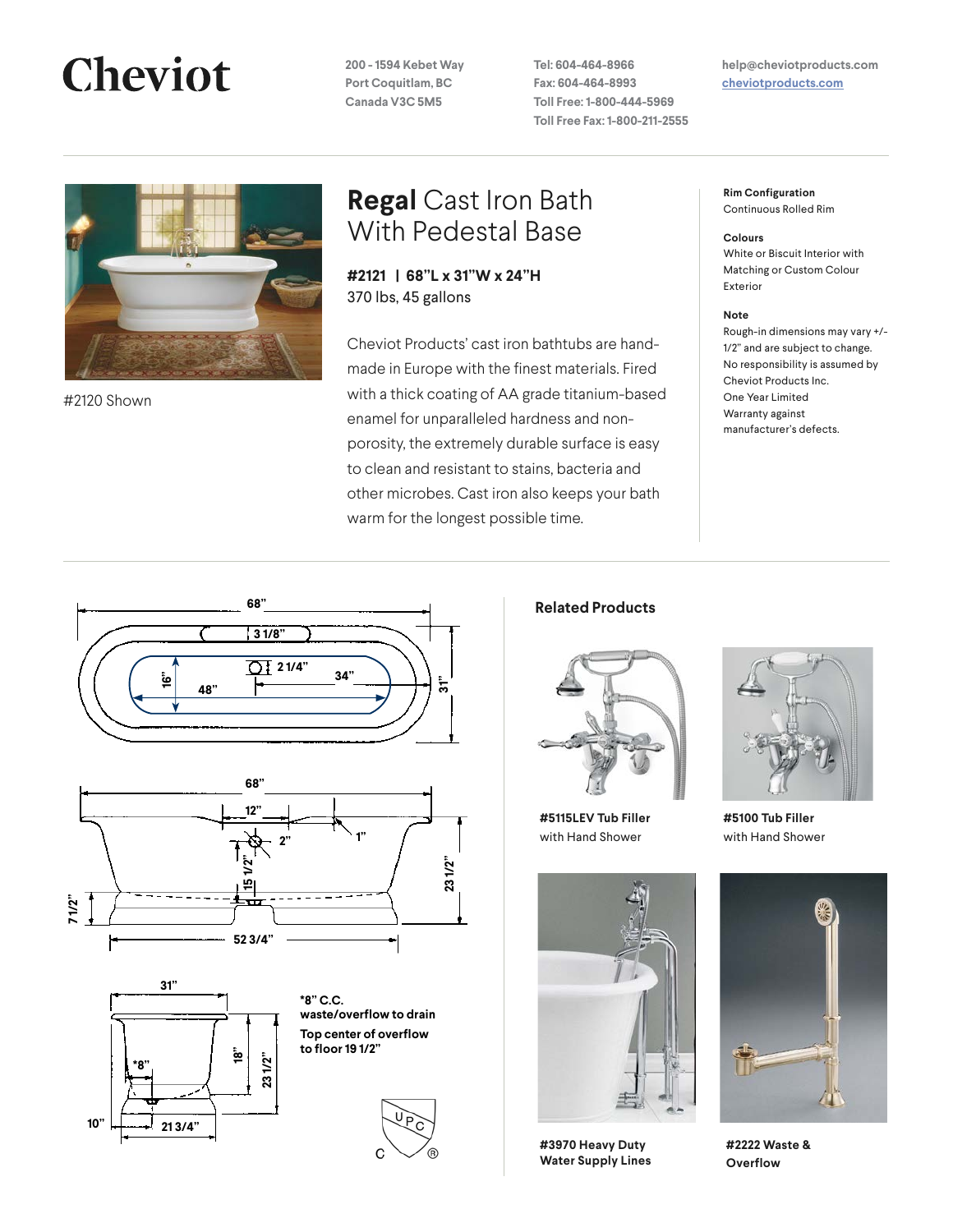**200 - 1594 Kebet Way Port Coquitlam, BC Canada V3C 5M5**

**Tel: 604-464-8966 Fax: 604-464-8993 Toll Free: 1-800-444-5969 Toll Free Fax: 1-800-211-2555** **help@cheviotproducts.com [cheviotproducts.com](http://cheviotproducts.com/)**



## **Regal** Cast Iron Bath With Pedestal Base

**#2165 | 70"L x 32"W x 26"H**  395 lbs, 63 gallons

Cheviot Products' cast iron bathtubs are handmade in Europe with the finest materials. Fired with a thick coating of AA grade titanium-based manufacturer's defects. #2120 Shown enamel for unparalleled hardness and nonporosity, the extremely durable surface is easy to clean and resistant to stains, bacteria and other microbes. Cast iron also keeps your bath warm for the longest possible time.

**Rim Configuration** Continuous Rolled Rim

**Colours** White, Custom Colour Exterior

### **Note**

Rough-in dimensions may vary +/- 1/2" and are subject to change. No responsibility is assumed by Cheviot Products Inc. One Year Limited Warranty against









**Related Products**



**#5115LEV Tub Filler**  with Hand Shower



**#3970 Heavy Duty Water Supply Lines**



**#5100 Tub Filler**  with Hand Shower



**#2222 Waste & Overflow**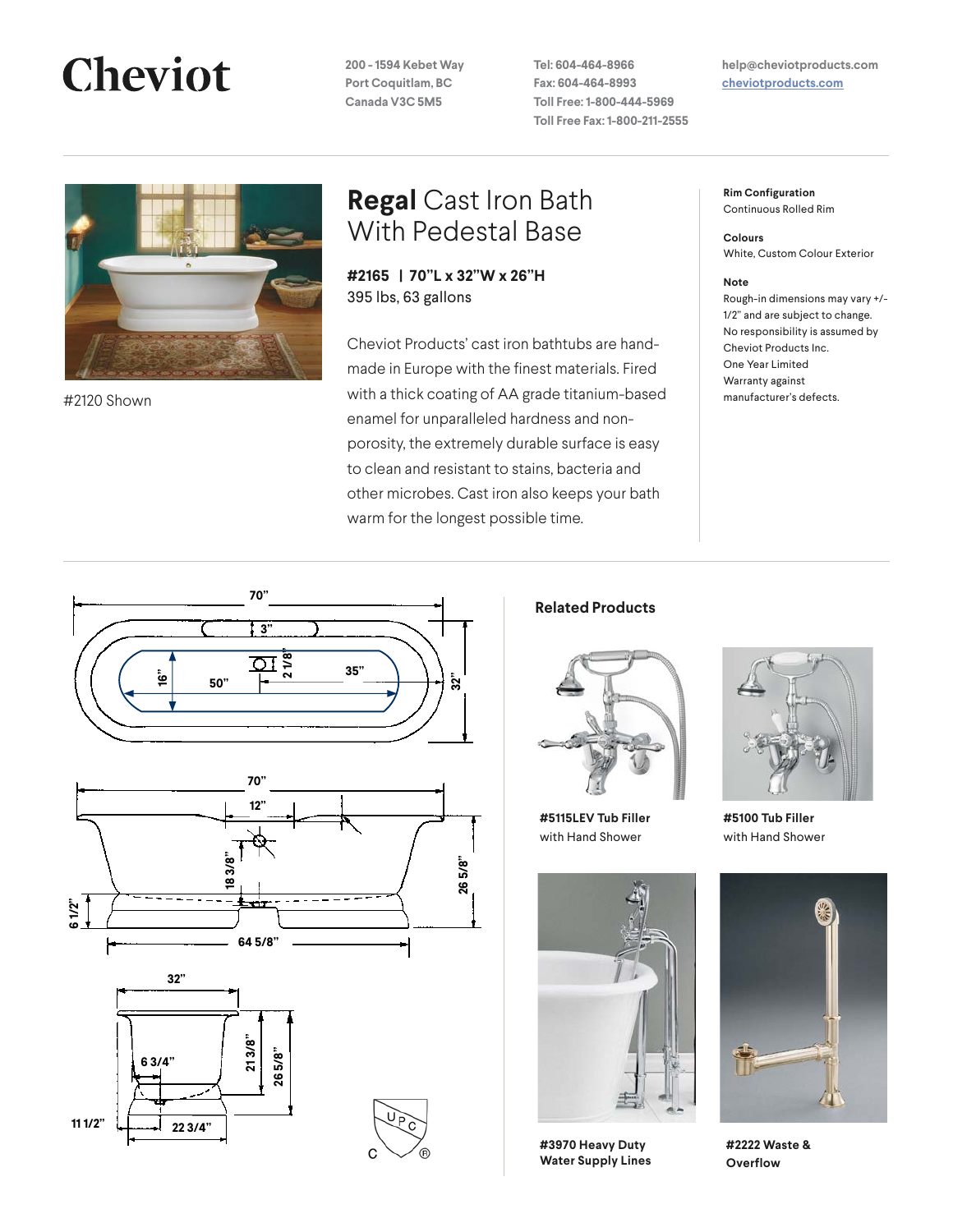**200 - 1594 Kebet Way Port Coquitlam, BC Canada V3C 5M5**

**Tel: 604-464-8966 Fax: 604-464-8993 Toll Free: 1-800-444-5969 Toll Free Fax: 1-800-211-2555** **help@cheviotproducts.com [cheviotproducts.com](http://cheviotproducts.com/)**



**Fired with a thick coating of AA grade titanium-Fired with a thick coating of AA grade titanium-**#2120 Shown

### **Regal** Cast Iron Bath With Pedestal Base

**#2138 | 61"L x 31"W x 24"H**  355 lbs, 45 gallons

Cheviot Products' cast iron bathtubs are handmade in Europe with the finest materials. Fired with a thick coating of AA grade titanium-based enamel for unparalleled hardness and nonporosity, the extremely durable surface is easy to clean and resistant to stains, bacteria and other microbes. Cast iron also keeps your bath warm for the longest possible time.

**Rim Configuration** Flat Area on Rim

#### **Colours**

White or Biscuit Interior with Matching or Custom Colour Exterior

### **Note**

Rough-in dimensions may vary +/- 1/2" and are subject to change. No responsibility is assumed by Cheviot Products Inc. One Year Limited Warranty against manufacturer's defects.







**Top center of overflow Top center of overflow to floor 19 1/2" 18 3/8" to floor 19 1/2" 18 3/8" to floor 19 1/2" Triow to drain** 



**waste/overflow to drain**

### **121 Related Products**



**#5127 Tub Filler**  with Hand Shower



**#3411 Water Supply Lines**

**3411 Water Supply** 



**#5106 Tub Filler**  with Hand Shower



**#2222 Waste & Overflow**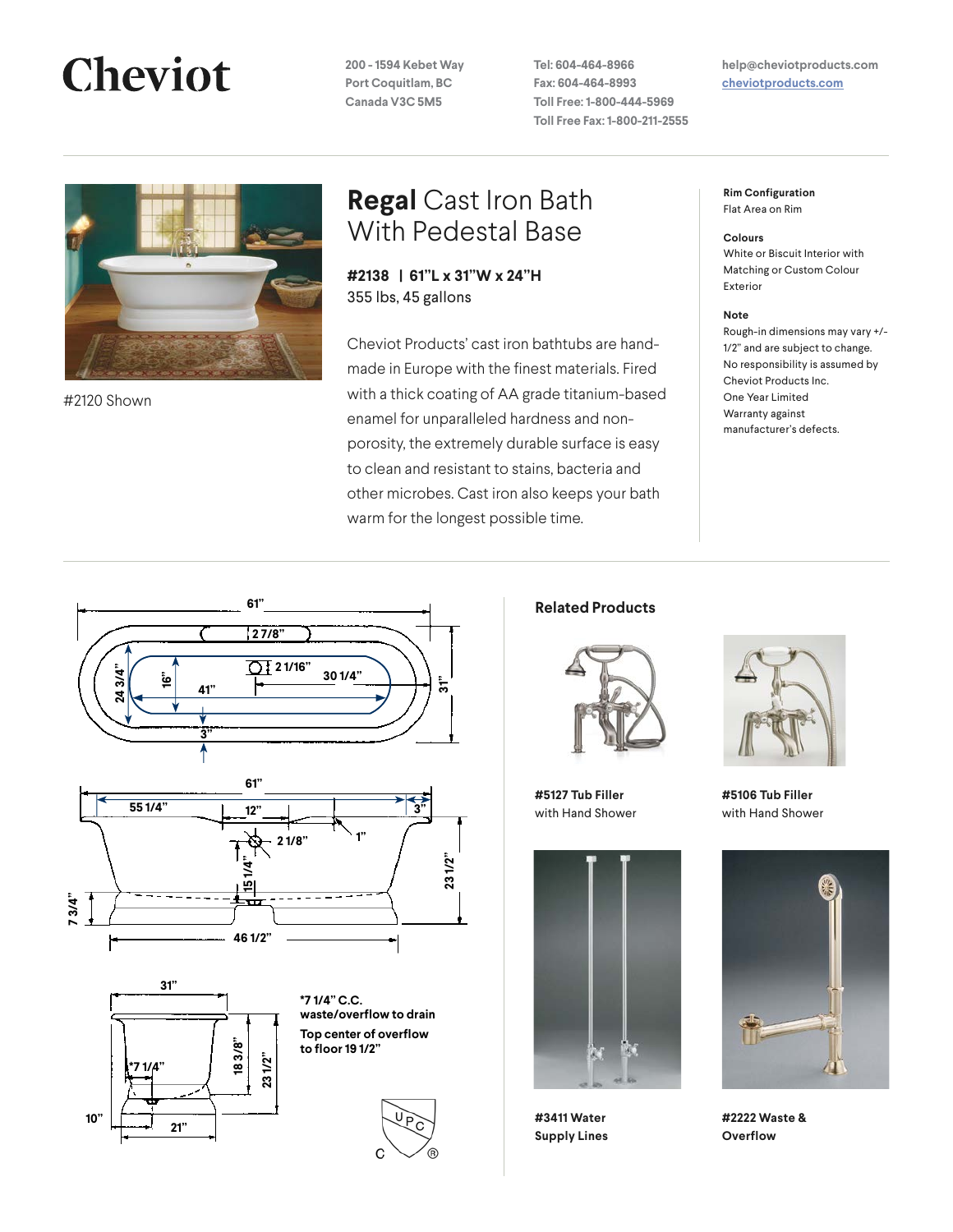**200 - 1594 Kebet Way Port Coquitlam, BC Canada V3C 5M5**

**Tel: 604-464-8966 Fax: 604-464-8993 Toll Free: 1-800-444-5969 Toll Free Fax: 1-800-211-2555** **help@cheviotproducts.com [cheviotproducts.com](http://cheviotproducts.com/)**



## **Regal** Cast Iron Bath With Pedestal Base

**#2120 | 68"L x 31"W x 24"H**  370 lbs, 50 gallons

Cheviot Products' cast iron bathtubs are handmade in Europe with the finest materials. Fired with a thick coating of AA grade titanium-based enamel for unparalleled hardness and nonporosity, the extremely durable surface is easy to clean and resistant to stains, bacteria and other microbes. Cast iron also keeps your bath warm for the longest possible time.

**Rim Configuration** Flat Area on Rim

#### **Colours**

White or Biscuit Interior with Matching or Custom Colour Exterior

### **Note**

Rough-in dimensions may vary +/- 1/2" and are subject to change. No responsibility is assumed by Cheviot Products Inc. One Year Limited Warranty against manufacturer's defects.









### **88 Related Products**



**#5127 Tub Filler**  with Hand Shower



**#3411 Water Supply Lines**

**3411 Water Supply** 



**#5106 Tub Filler**  with Hand Shower



**#2222 Waste & Overflow**